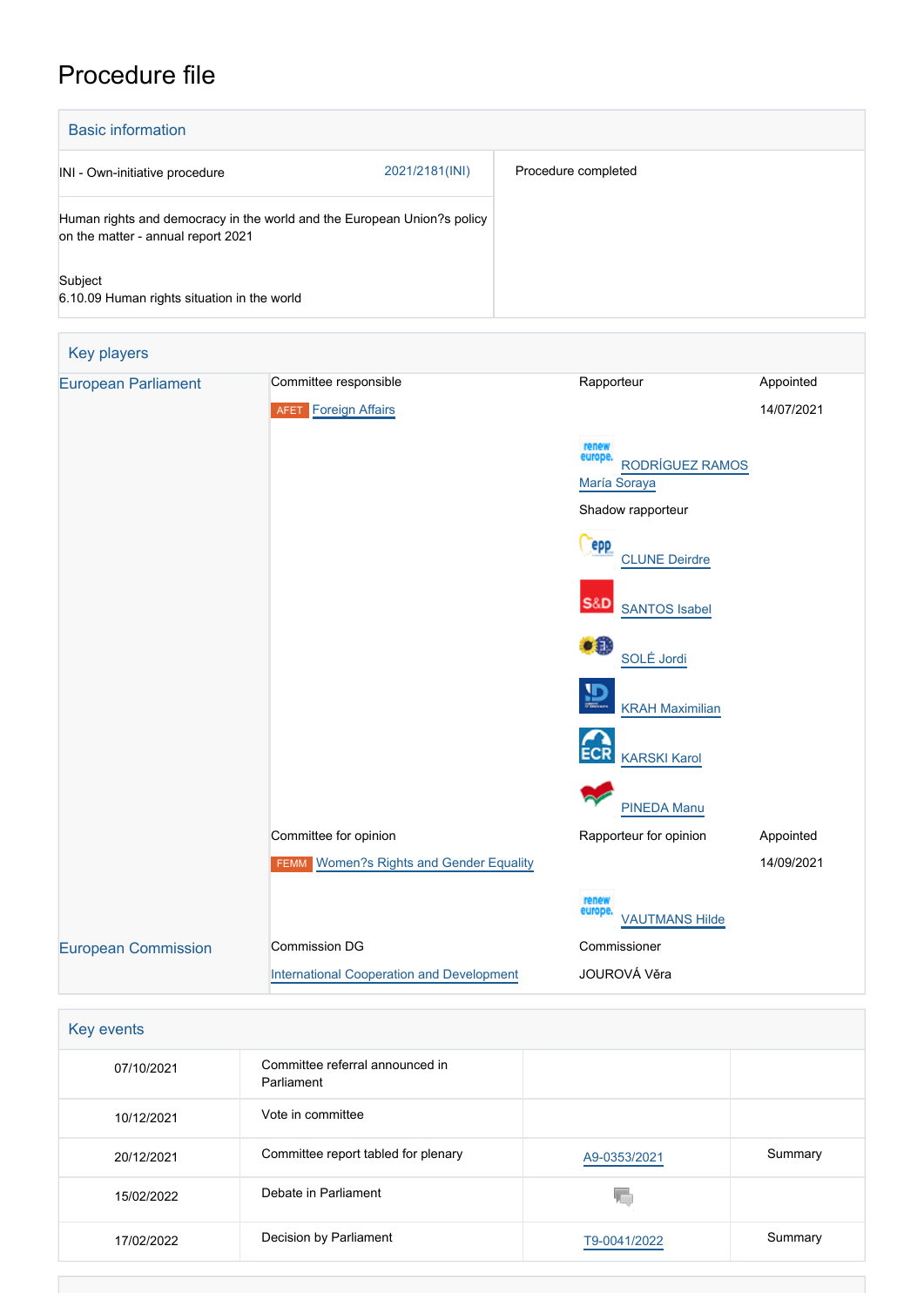# Technical information

| Procedure reference        | 2021/2181(INI)                 |
|----------------------------|--------------------------------|
| Procedure type             | INI - Own-initiative procedure |
| Procedure subtype          | Annual report                  |
| Legal basis                | Rules of Procedure EP 54       |
| Other legal basis          | Rules of Procedure EP 159      |
| Stage reached in procedure | Procedure completed            |
| Committee dossier          | AFET/9/07056                   |

# Documentation gateway

| Committee draft report                                 |             | PE696.496    | 08/09/2021 | EP |         |
|--------------------------------------------------------|-------------|--------------|------------|----|---------|
| Amendments tabled in committee                         |             | PE697.688    | 13/10/2021 | EP |         |
| Amendments tabled in committee                         |             | PE699,000    | 13/10/2021 | EP |         |
| Committee opinion                                      | <b>FEMM</b> | PE697.571    | 25/11/2021 | EP |         |
| Committee report tabled for plenary, single<br>reading |             | A9-0353/2021 | 20/12/2021 | EP | Summary |
| Text adopted by Parliament, single reading             |             | T9-0041/2022 | 17/02/2022 | EP | Summary |

# Human rights and democracy in the world and the European Union?s policy on the matter annual report 2021

The Committee on Foreign Affairs adopted the own-initiative report by María Soraya RODRÍGUEZ RAMOS (Renew Europe, ES) on human rights and democracy in the world and the European Unions policy on the matter.

Firstly, Members stressed that serious threats to multilateralism and international law witnessed at present are such as to require the EU to have an even more committed role in promoting and protecting human rights around the world. The EUs policies and actions on human rights should lead to more assertive, decisive and effective actions, with the aid of all of the instruments at its disposal.

The EU Action Plan on Human Rights and Democracy 2020-2024 is a roadmap of the EUs priorities concerning human rights, which should be at the centre of all EU external policies. However, in order to effectively advance human rights in the world, the EU must ensure coherence between its various internal and external policies.

## General challenges and policy tools

The report highlighted the weakening of the protection of democratic governance and institutions and of universal human rights, as well as the shrinking space for civil society, observed around the world. They called for the EU and its Member States to make more concerted efforts to address the challenges to human rights worldwide, both individually and in cooperation with like-minded international partners, including in the UN.

The importance of both the new Neighbourhood, Development and International Cooperation Instrument (NDICI) Global Europe and the EU Action Plan on Human Rights and Democracy 2020-2024 for this goal was stressed. Members called for the use of qualified majority voting in the Council on human rights issues which would strengthen cooperation on matters of key strategic interest for the EU.

#### Autocratic regimes

Deeply concerned by the increasing number of illiberal democracies and autocratic regimes, which are in the majority worldwide for the first time in 20 years, the EU and the Members States are called on to make full use of the tools at their disposal, including their economic leverage in mutual trade relations, to develop more ambitious support for freedom, good governance, the rule of law and democratic institutions, as well as to help to ensure space for civil society globally.

The EU should continue to intensify its cooperation with the United States and other like-minded democratic partners to support freedom and democracy worldwide and to push back against authoritarian and totalitarian regimes.

Human rights and democracy thematic programme

Members called for greater transparency regarding human rights provisions in financing agreements under the NDICI and a clarification of the mechanism and criteria for the suspension of such agreements in the event of a breach of human rights, democratic principles and the rule of law or of serious cases of corruption.

The Commission should strictly refrain from disbursing budget support to the governments of third countries as an operational modality for the provision of aid in countries witnessing widespread violations of human rights and the repression of human rights defenders.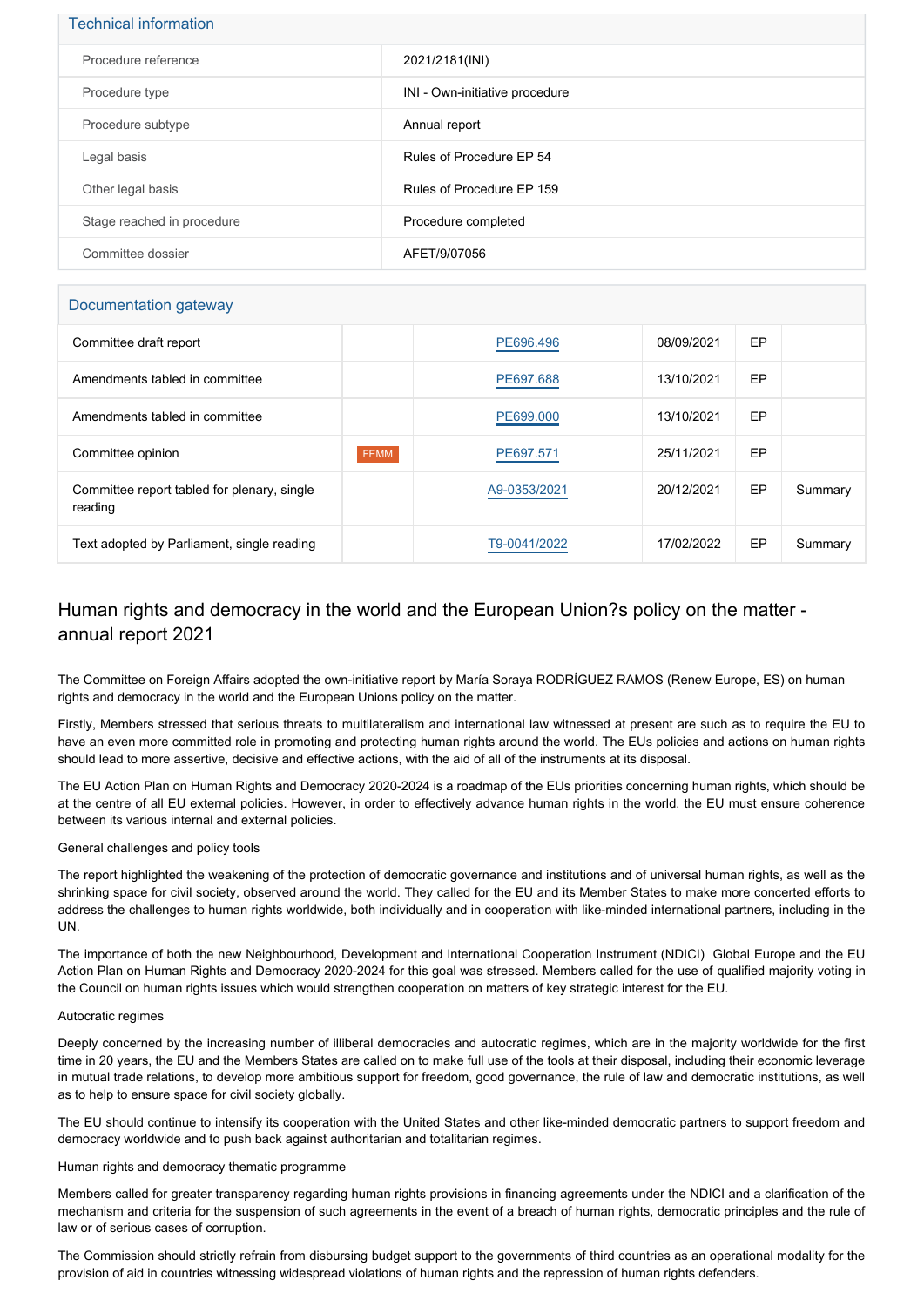#### International justice

Members reiterated their strong support for the International Criminal Court (ICC) as the only international institution able to prosecute some of the worlds most heinous crimes and deliver justice for their victims. Adequate financial support should be provided to enable the ICC to carry out its tasks.

#### COVID-19

The report underlined that COVID-19 has significantly strengthened the recent trends of illiberal democracies and autocratic regimes weakening democracy. In this regard, Members deplored the abuse of the epidemiological crisis by these regimes to further constrain the freedoms of expression, assembly and religion and belief by restricting the functioning of democratic institutions and repressing dissent, including limiting media freedom both online and offline and targeting critics and whistleblowers with defamation campaigns.

Furthermore, the EU is called on to increase its support to tackle the negative consequences of COVID-19, particularly for groups in vulnerable situations.

### Human rights defenders

Expressing serious concern about the precarious situation of human rights defenders and the fact that they are the victims of increasing violence, including targeted killings, the EU should develop a strategy for ambitious EU action to address the rising number of attacks against human rights defenders. It is also urged to create an EU-wide scheme for issuing short-term visas for the temporary relocation of human rights defenders.

#### The freedoms of expression, peaceful assembly and association

The report recalled that recent revelations such as the NSO Pegasus scandal confirm that spying against human rights defenders and journalists, among others, is an extremely alarming matter and appear to confirm the dangers of the misuse of surveillance technology to undermine human rights. Members underlined the need for more robust national and international regulation in this area.

#### The right to a safe environment

Members noted that 2020 saw a considerable deterioration in the situation of the victims of trafficking, the majority of whom are women, as they were left in an even more vulnerable position by the COVID-19 pandemic. The report welcomed the launch of the EUs Strategy on Combating Trafficking in Human Beings (2021-2025).

#### The right to participate in free and fair elections

Members strongly condemned the erosion of democratic values in a number of third countries and challenges to electoral integrity, electoral violence, the misuse of administrative resources by governing parties, clampdowns on political opponents, the censorship of and threats to independent media, and the rise of disinformation. The EU is urged to target and counter this extremely worrisome situation and come forward with concrete and effective proposals, reaffirming its willingness to take a leading role in promoting democratic values and free and fair elections in third countries.

#### Corruption and human rights

Stressing that corruption facilitates, perpetuates and institutionalises violations of human rights, the EU is called on to adopt tools against authoritarian leaders and their financial enablers, including those involved in electoral fraud, to uncover and freeze illicit assets, and to promote the application of universal jurisdiction in cases of gross human rights violations.

## EU Global Human Rights Sanctions Regime (EU GHRSR EU Magnitsky Act)

The report welcomed the adoption of the EU Global Human Rights Sanctions Regime (EU GHRSR EU Magnitsky Act) as an essential addition to the EUs human rights and foreign policy toolbox, which strengthens the EUs role as a global human rights actor by allowing it to take restrictive measures against legal and natural persons involved in grave human rights violations around the world. Members reiterated their request to extend the scope of the EU GHRSR to include acts of corruption in order to ensure that the economic and financial enablers of human rights abusers are targeted effectively. The Commission should come forward with a legislative proposal to adopt a new thematic sanctions regime to address serious acts of corruption defined on the basis of the UN Convention against Corruption.

# Human rights and democracy in the world and the European Union?s policy on the matter annual report 2021

The European Parliament adopted by 487 votes to 80, with 120 abstentions, a resolution on human rights and democracy in the world and the European Union's policy on the matter - Annual Report 2021.

Parliament expressed its deep concern about the threats to human rights and democracy, which are reflected in the weakening of the protection of democratic governance and institutions and universal human rights, as well as in the shrinking space for civil society worldwide.

Stressing the link between the rule of law, democracy and human rights violations, Members called on the EU and its Member States to increase their concerted efforts, to lead by example and to be true global leaders in the promotion and protection of human rights, gender equality and the rule of law.

#### Key issues and instruments

Parliament underlined the importance of both the new Neighbourhood, Development and International Cooperation Instrument (NDICI) Global Europe and the EU Action Plan on Human Rights and Democracy 2020-2024 for this goal. It recalled that the use of qualified majority voting in the Council on human rights issues would lead to more effective and forward-looking action in the Union's foreign and security policy.

Concerned about the growing number of illiberal democracies and autocratic regimes, which are in the majority in the world for the first time in 20 years, Members called on the EU and Member States to use the tools at their disposal, including their economic leverage in bilateral trade relations, to provide more ambitious support for freedom, good governance, the rule of law and democratic institutions.